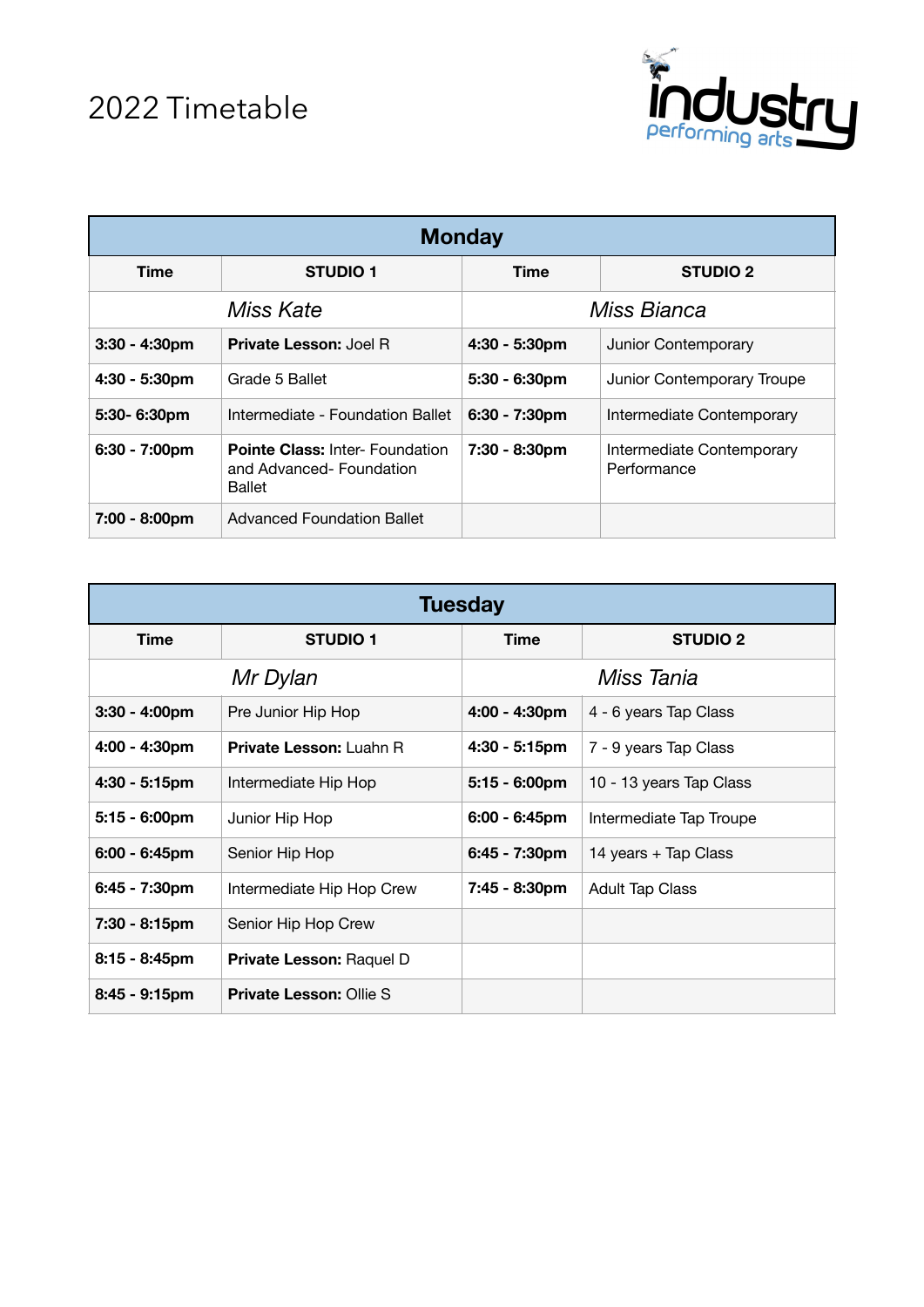| Wednesday        |                                           |                         |                                                                    |
|------------------|-------------------------------------------|-------------------------|--------------------------------------------------------------------|
| <b>Time</b>      | <b>STUDIO 1</b>                           | Time                    | <b>STUDIO 2</b>                                                    |
| Mr Ben           |                                           | Miss Debbie             |                                                                    |
| $4:30 - 5:30pm$  | Senior Contemporary                       | $3:30 - 4:00 \text{pm}$ | Private Lesson: Maggie Y                                           |
| $5:30 - 6:30$ pm | Senior Contemporary<br>Performance Troupe | $4:00 - 5:00 \text{pm}$ | Grade 4 Ballet                                                     |
| $6:30 - 7:30$ pm | Open Contemporary<br>(15 years and over)  | $5:00 - 6:00$ pm        | Grade 5 Ballet                                                     |
| 7:30 - 8:30pm    | Open's Contemporary<br>Performance        | $6:00 - 7:00 \text{pm}$ | Intermediate Ballet                                                |
| 8:30 - 9:00pm    | Small Troupe Performance                  | 7:00 - 7:30pm           | Pointe Work: Intermediate and<br><b>Advanced Foundation Ballet</b> |
|                  |                                           | 7:30 - 8:30pm           | <b>Advanced Foundation Ballet</b>                                  |
|                  |                                           | $8:30 - 9:00 \text{pm}$ | <b>Private Lesson: Jasmine B</b>                                   |

| <b>Thursday</b>         |                                |                         |                                                           |
|-------------------------|--------------------------------|-------------------------|-----------------------------------------------------------|
| <b>Time</b>             | <b>STUDIO 1</b>                | <b>Time</b>             | <b>STUDIO 2</b>                                           |
| Miss Ashleigh           |                                | Miss Kate               |                                                           |
| $3:30 - 4:00 \text{pm}$ | Private Lesson: Sasha F        | $3:30 - 4:00 \text{pm}$ | <b>Private Lesson: Hannah X</b>                           |
| $4:00 - 4:30 \text{pm}$ | <b>Private Lesson: Heidi B</b> | 4:00 - 4:30pm           | <b>Private Lesson: Emma T</b>                             |
| $4:30 - 5:30$ pm        | Intermediate Jazz              | $4:30 - 5:30$ pm        | Grade 2 Ballet                                            |
| $5:30 - 6:30$ pm        | Intermediate Jazz Troupe       | $5:30 - 6:00 \text{pm}$ | <b>Private Lesson: Isla K</b>                             |
| 6:30 - 7:00pm           | Private Lesson: Tahlia R       | $6:00 - 6:30$ pm        | <b>Private Lesson: Alexis G</b>                           |
| 7:00 - 8:00pm           | Senior Jazz Troupe             | 6:30 - 7:30pm           | Intermediate - Foundation Ballet                          |
| $8:00 - 9:00 \text{pm}$ | Senior Jazz                    | 7:30 - 8:00pm           | Pointe Work: Inter- Foundation<br>and Intermediate Ballet |
|                         |                                |                         | Miss Bec                                                  |
|                         |                                | $8:00 - 9:00$ pm        | Intermediate Ballet                                       |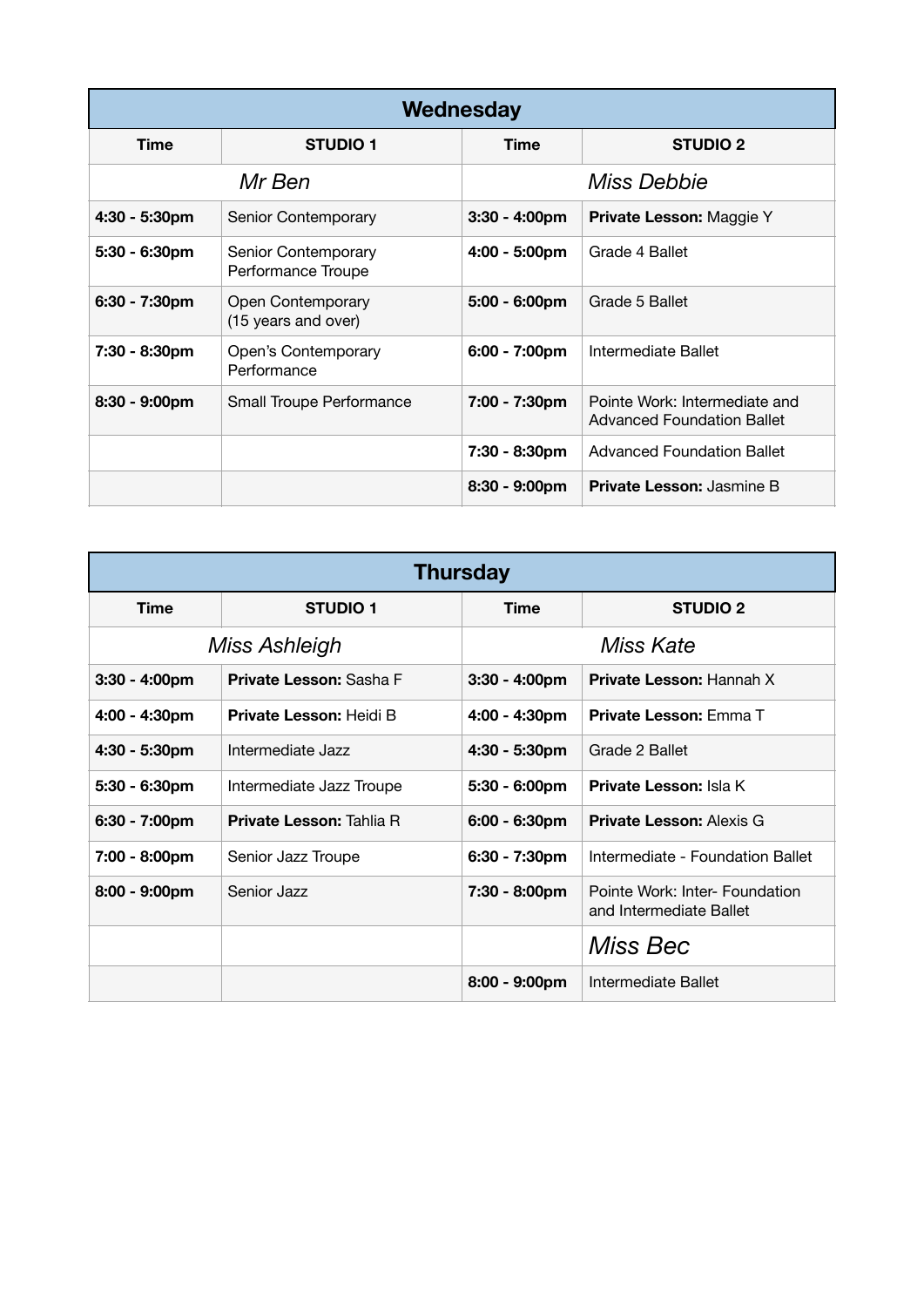| <b>Friday</b>           |                                 |                         |                                               |  |
|-------------------------|---------------------------------|-------------------------|-----------------------------------------------|--|
| <b>Time</b>             | <b>STUDIO 1</b>                 | Time                    | <b>STUDIO 2</b>                               |  |
| Mr Ben                  |                                 | Miss April              |                                               |  |
| $3:30 - 4:00$ pm        | <b>Private Lesson: Lara C</b>   | $4:00 - 5:00 \text{pm}$ | Junior Jazz                                   |  |
| 4:00-4:30pm             | <b>Private Lesson: Emma T</b>   | $5:00 - 6:00$ pm        | Junior Jazz Performance                       |  |
| $4:30 - 5:00 \text{pm}$ | <b>Private Lesson: Sasha F</b>  |                         |                                               |  |
| $5:00 - 5:30$ pm        | <b>Private Lesson: Julia D</b>  |                         | Miss Saskia                                   |  |
| $5:30 - 6:00 \text{pm}$ | <b>Private Lesson: Ollie S</b>  | $6:00 - 6:45$ pm        | <b>Ballet Conditioning Class - Junior</b>     |  |
| $6:00 - 6:30$ pm        | <b>Private Lesson: Myles G</b>  | 6:45 - 7:30pm           | <b>Ballet Conditioning Class - Senior</b>     |  |
| $6:30 - 7:00$ pm        | <b>Private Lesson: Tahlia R</b> | 7:30 - 9:00pm           | Open Ballet Class (Advanced 1<br>and 2 Level) |  |
| 7:00 - 7:30pm           | <b>Private Lesson: Joel R</b>   |                         |                                               |  |
| 7:30 - 8:00pm           | <b>Private Lesson: Joy W</b>    |                         |                                               |  |

| <b>Saturday</b>  |                                  |                                  |                                                      |
|------------------|----------------------------------|----------------------------------|------------------------------------------------------|
| <b>Time</b>      | <b>STUDIO 1</b>                  | <b>Time</b>                      | <b>STUDIO 2</b>                                      |
| Miss Kate        |                                  | <b>Miss Nicole/ Miss Shannon</b> |                                                      |
| $7:30 - 8:00am$  | <b>Private Lesson: Sasha F</b>   | $7:30 - 8:30am$                  | Junior Acrobatics                                    |
| $8:00 - 8:30am$  | <b>Private Lesson: Jazmyn B</b>  | $8:30 - 9:30$ am                 | Inter/ Senior Acrobatics                             |
| $8:30 - 9:30am$  | Grade 4 Ballet                   | $9:30 - 10:30$ am                | Little Stars - Tap, Ballet and Jazz<br>$3 - 5$ years |
| $9:30 - 11:00am$ | 10/u Ballet Troupe               | 10:30 - 11:00pm                  | <b>Private Lesson: Eden H</b>                        |
| 11:00 - 12:00pm  | Private Lesson: Myles G          | 11:00 - 11:30pm                  | <b>Private Lesson: Sasha F</b>                       |
| 12:00 - 1:30pm   | Intermediate - Foundation Ballet | 11:30 - 12:30pm                  | Grade 2 Ballet                                       |
|                  |                                  | 12:30 - 1:30pm                   | <b>Primary Ballet</b>                                |
| $2:00 - 3:30$ pm | 12/u Ballet Performance          | $1:30 - 2:30$ pm                 | Childrens' Jazz                                      |
| $3:30 - 4:00$ pm | Private Lesson: Piper H          | $2:30 - 3:00$ pm                 | <b>Private Lesson:</b>                               |
| Miss Micaela     |                                  | $3:00 - 3:30$ pm                 | <b>Private Lesson: Lara C</b>                        |